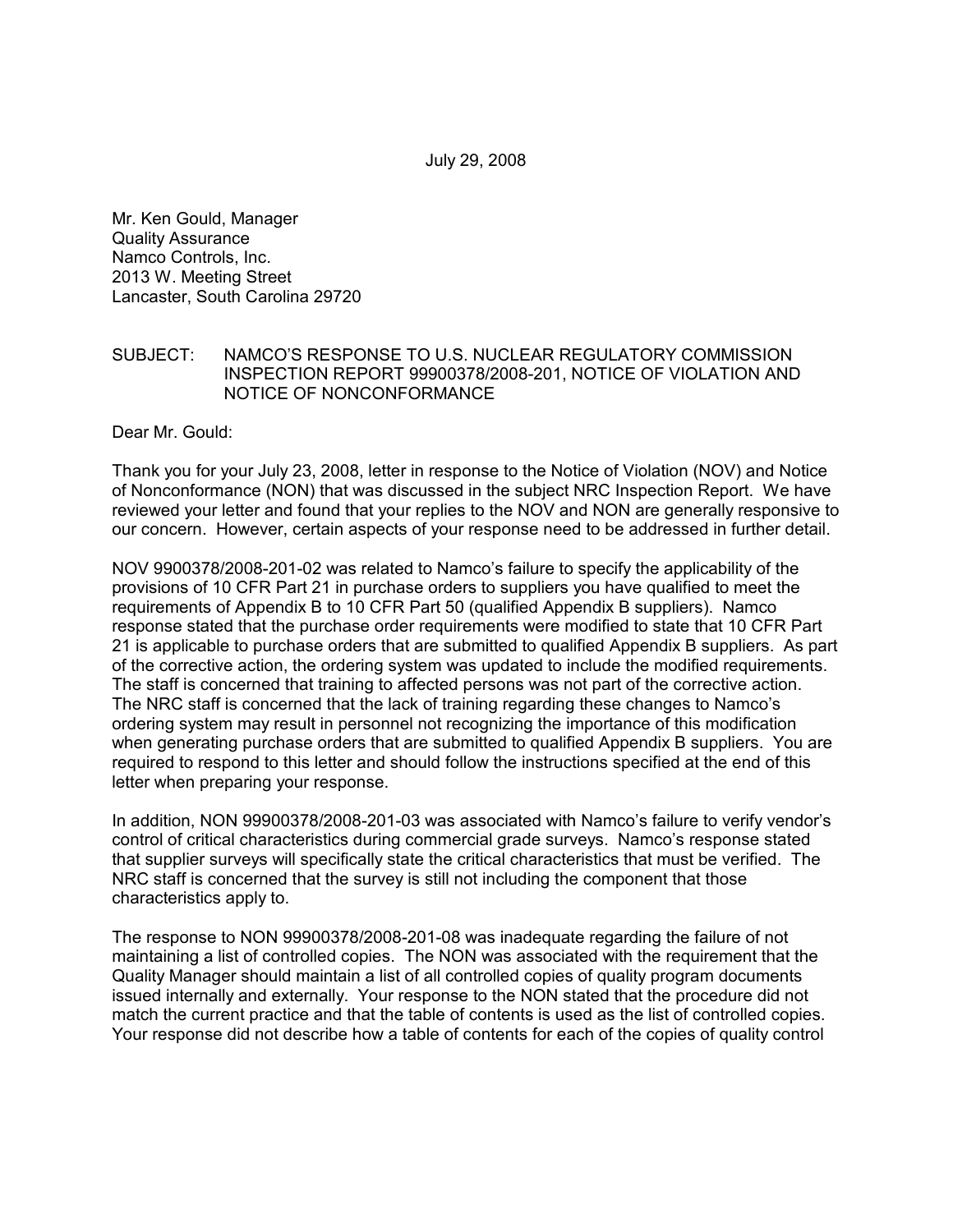documents can represent a list of controlled copies. The NRC staff's understanding is that a list of controlled copies should be a separate, standalone list of all the quality program documents used by Namco.

The response to NON 99900378/2008-201-09 was inadequate regarding the identification of training and qualifications requirements for assembly, inspection, quality test, and audit personnel. The NON was associated with the discrepancy between Namco Qualified Products-Quality Manual and procedure NSP 60-009, specifically; the procedure did not required training and qualification for all quality personnel as required by Namco Qualified Products-Quality Manual. Your response to the NON stated that the training was conducted but the proper form was not used and that this was the result of human error. The staff is concerned because instead of updating the procedure so that both the procedure and the quality manual contain the same training and qualification requirements for all quality personnel, your corrective action to address this issue consisted of conducting the training again and using the correct sign off sheet. Therefore, the discrepancy between both documents still exists.

Your replies to NON99900378/2008-201-04 and NON99900378/2008-201-05 regarding external audit reports to qualified Appendix B suppliers are responsive to our concerns. However, the staff noticed throughout the response of NON99900378/2008-201-04 and NON99900378/2008- 201-05 that Namco is not appropriately using the terms "survey" and "audit". Therefore, this confusion can be interpreted as a failure to meet and implement the appropriate requirements.

Please provide a written statement or explanation to the U.S. Nuclear Regulatory Commission, ATTN: Document Control Desk, Washington, DC 20555-0001 with a copy to the Chief, Quality and Vendor Branch 2, Division of Construction Inspection and Operational Programs, Office of New Reactors, within 30 days of the date of this letter. This reply should be clearly marked as a "Reply to a Notice of Violation and Notice of Nonconformance" and should include: (1) additional explanation to address the violation or noncompliance, or if contested, the basis for disputing the violation or noncompliance; (2) the corrective steps that have been taken and the results achieved; and (3) the date when your corrective action will be completed. Where good cause is shown, consideration will be given to extending the response time.

In accordance with 10 CFR 2.390 of the NRC's "Rules of Practice," a copy of this letter and your response will be made available electronically for public inspection in the NRC Public Document Room or from the NRC's document system (ADAMS), accessible from the NRC Web site at http://www.nrc.gov/reading-rm/adams.html. To the extent possible, your response should not include any personal privacy, proprietary, or safeguards information so that it can be made available to the Public without redaction. If personal privacy or proprietary information is necessary to provide an acceptable response, then please provide a bracketed copy of your response that identifies the information that should be protected and a redacted copy of your response that deletes such information. If you request that such material is withheld from public disclosure, you must specifically identify the portions of your response that you seek to have withheld and provide in detail the bases for your claim (e.g., explain why the disclosure of information will create an unwarranted invasion of personal privacy or provide the information required by 10 CFR 2.390(b) to support a request for withholding confidential commercial or financial information). If safeguards information is necessary to provide an acceptable response, please provide the level of protection described in 10 CFR 73.21.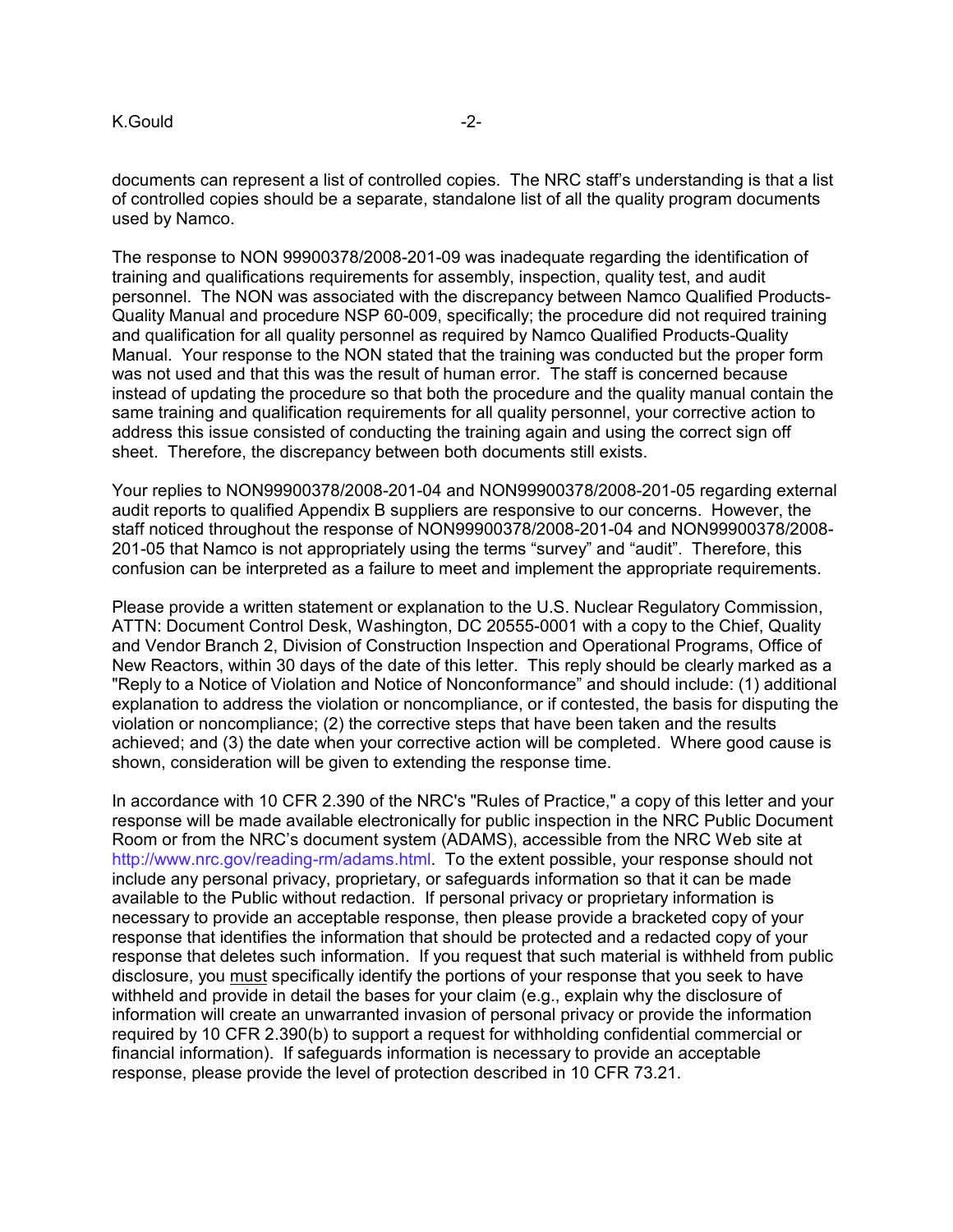K.Gould -3-

If you or your staff has any questions regarding this matter, we will be pleased to discuss them with you.

Sincerely,<br>/**RA**/ */RA/* 

> John A. Nakoski, Chief Quality Assurance and Vendor Branch 2 Division of Construction Inspection & Operational Programs Office of New Reactors

Docket No. 99900378